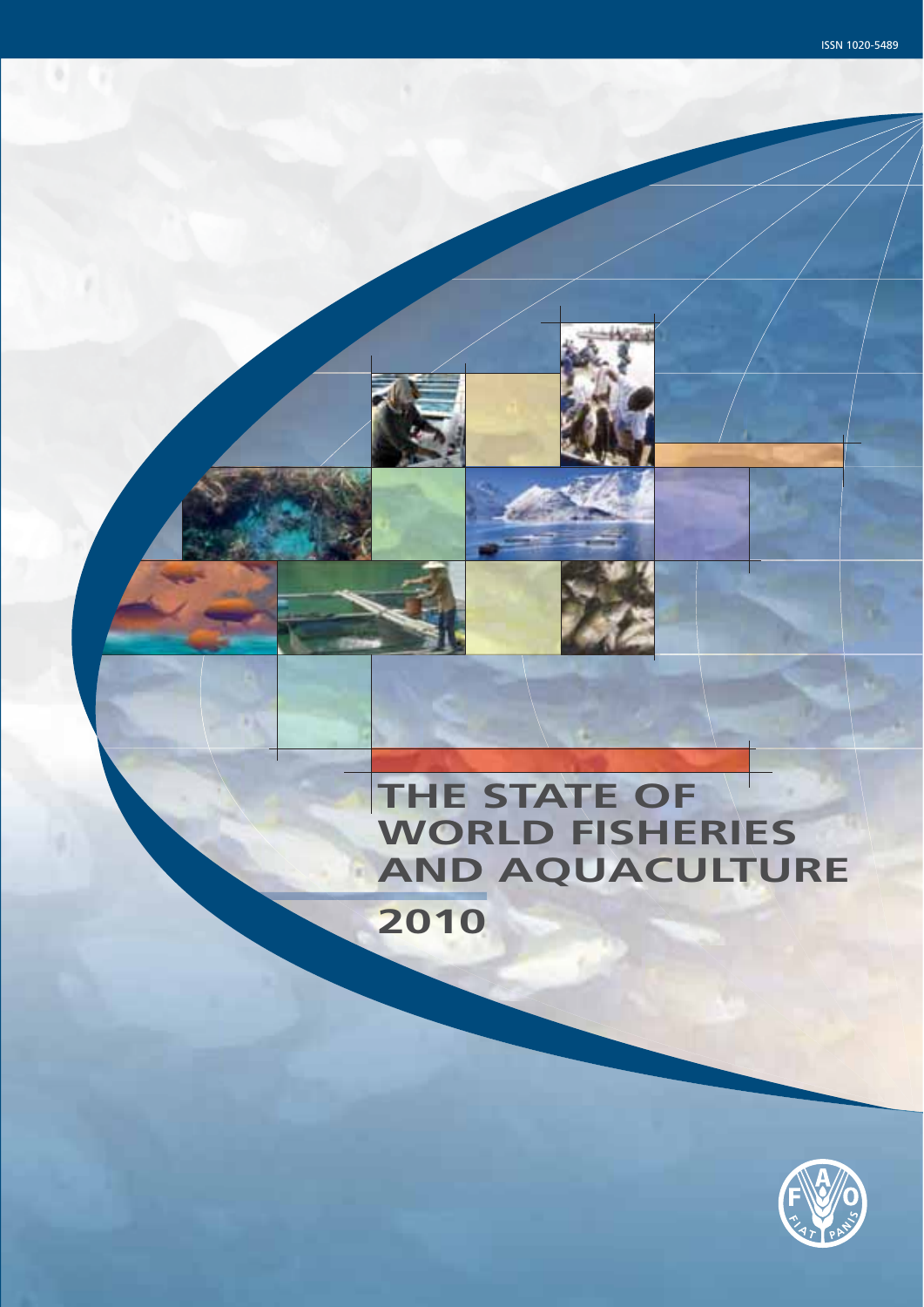**Cover photos:** All cover photos are from FAO MediaBase and the FAO Fisheries and Aquaculture Department Photo Library, except image of entangled gear, courtesy of the National Oceanic and Atmospheric Administration (NOAA), United States of America, and image of salmon cages, courtesy of the Norwegian Seafood Export Council.

**Copies of FAO publications can be requested from:**

SALES AND MARKETING GROUP Office of Knowledge Exchange, Research and Extension Food and Agriculture Organization of the United Nations Viale delle Terme di Caracalla 00153 Rome, Italy

**E-mail:** publications-sales@fao.org **Fax:** (+39) 06 57053360 **Web site:** www.fao.org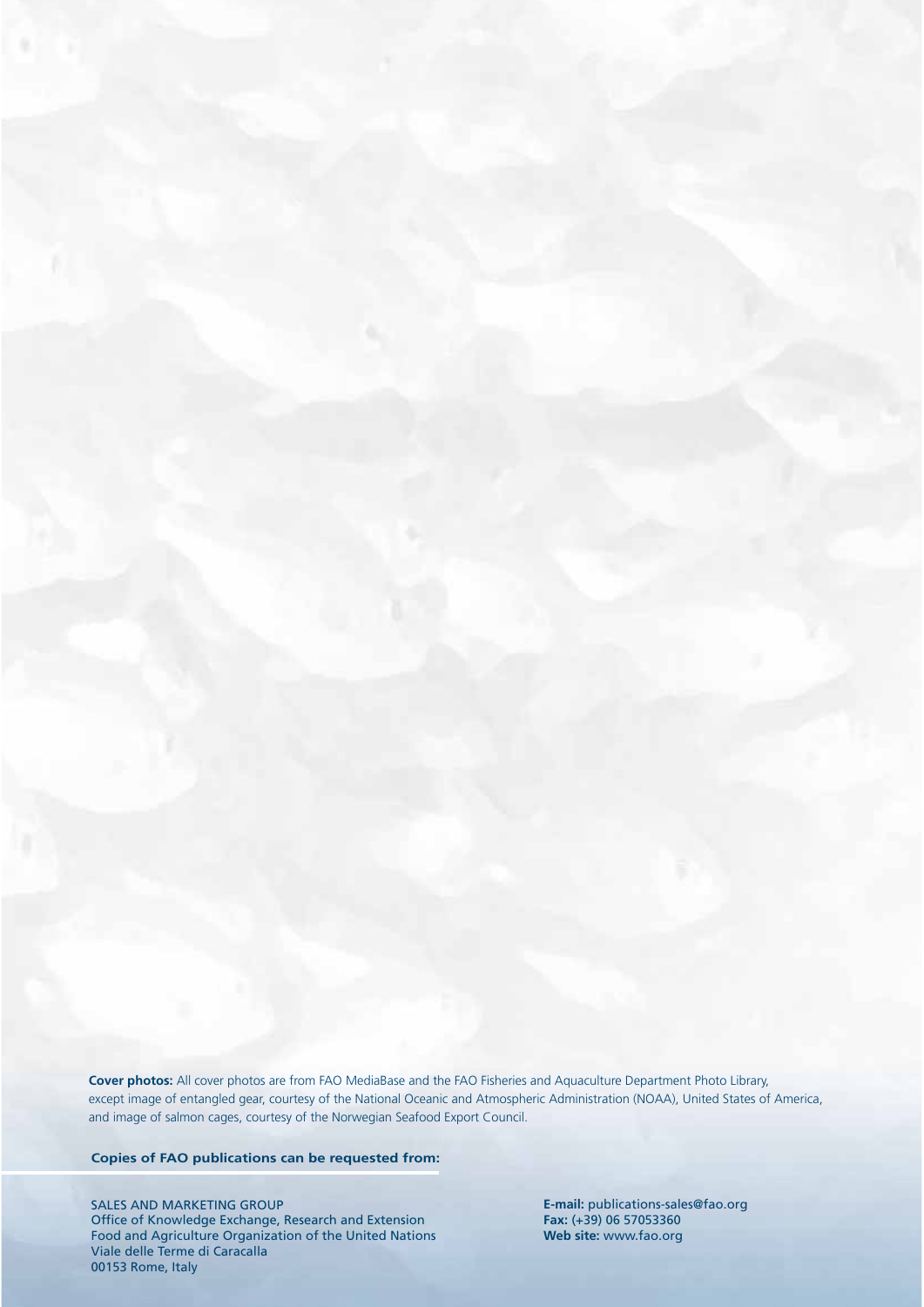# **THE STATE OF WORLD FISHERIES AND AQUACULTURE**

# **2010**

FAO Fisheries and Aquaculture Department

FOOD AND AGRICULTURE ORGANIZATION OF THE UNITED NATIONS Rome, 2010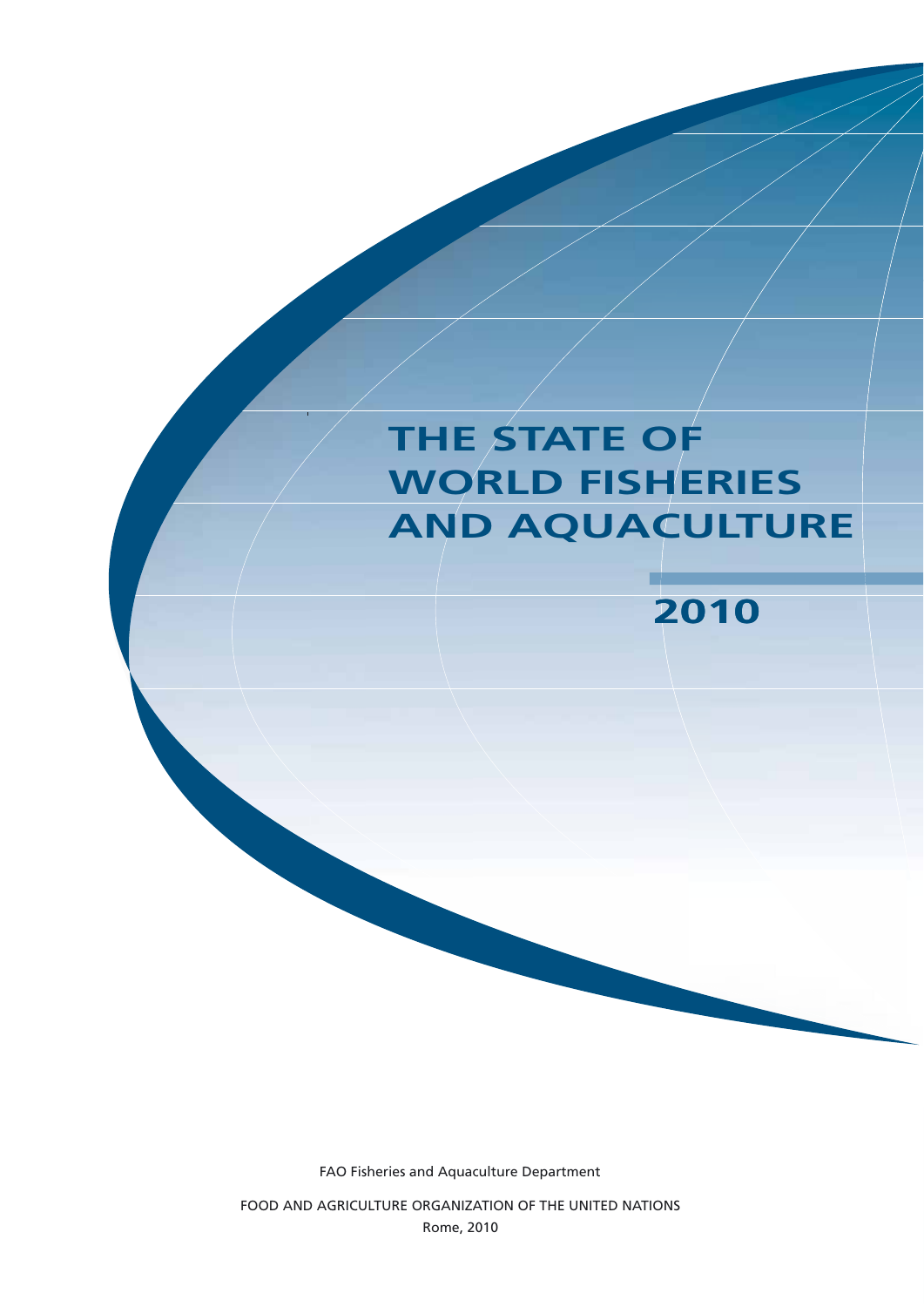The designations employed and the presentation of material in this information product do not imply the expression of any opinion whatsoever on the part of the Food and Agriculture Organization of the United Nations (FAO) concerning the legal or development status of any country, territory, city or area or of its authorities, or concerning the delimitation of its frontiers or boundaries. The mention of specific companies or products of manufacturers, whether or not these have been patented, does not imply that these have been endorsed or recommended by FAO in preference to others of a similar nature that are not mentioned.

The views expressed in this information product are those of the author(s) and do not necessarily reflect the views of FAO.

ISBN 978-92-5-106675-1

All rights reserved. FAO encourages reproduction and dissemination of material in this information product. Non-commercial uses will be authorized free of charge, upon request. Reproduction for resale or other commercial purposes, including educational purposes, may incur fees. Applications for permission to reproduce or disseminate FAO copyright materials, and all other queries concerning rights and licences, should be addressed by e-mail to copyright@fao.org or to the Chief, Publishing Policy and Support Branch, Office of Knowledge Exchange, Research and Extension, FAO, Viale delle Terme di Caracalla, 00153 Rome, Italy.

© FAO 2010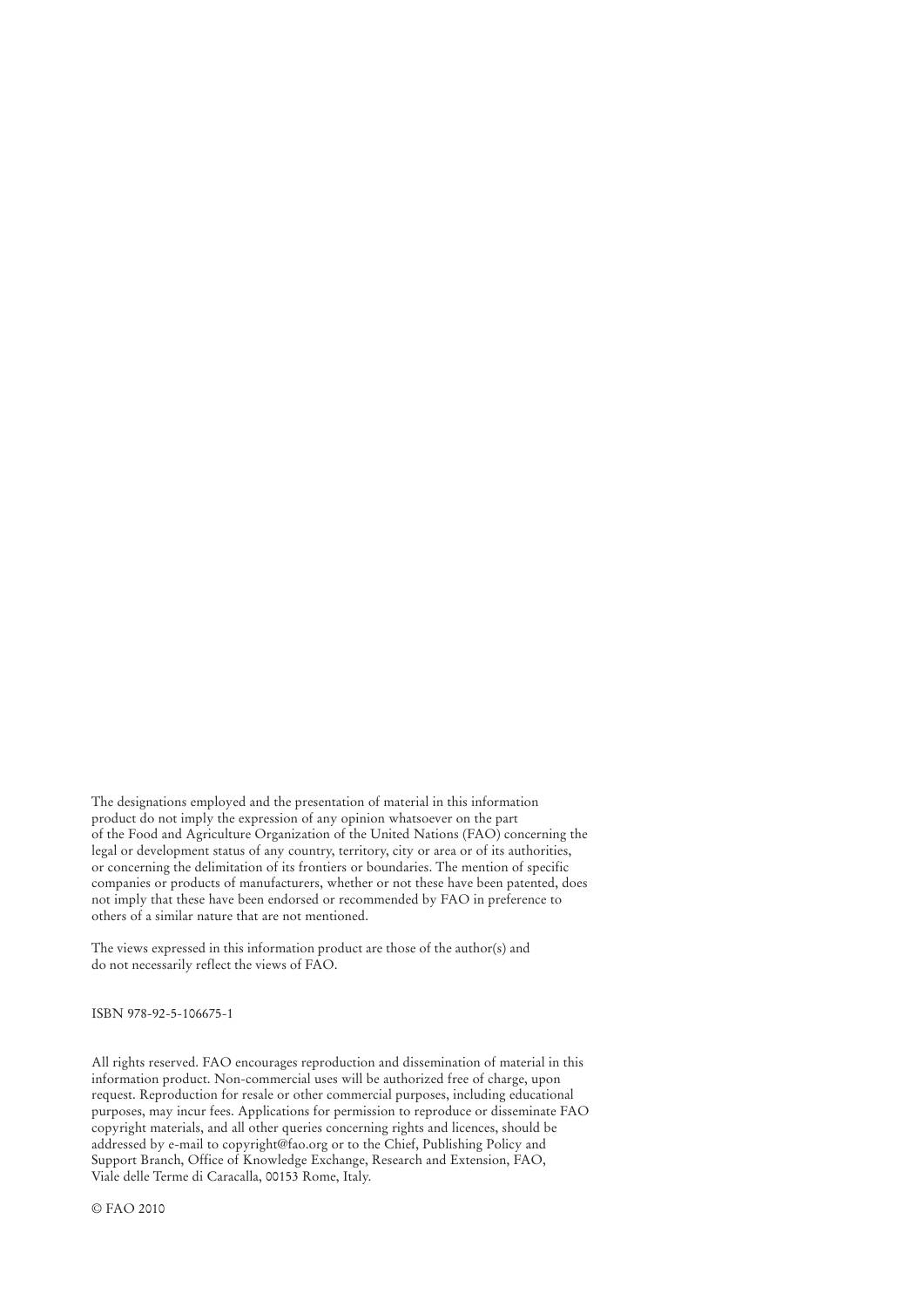# **FOREWORD**

As the world endeavours to recover from the combined impact of a global food price crisis, financial crash and economic recession, many hundreds of millions of people are facing increased uncertainty and real hunger. It is in this context that *The State of World Fisheries and Aquaculture 2010* aims to provide all concerned with an informed, comprehensive, balanced and worldwide view of fisheries, aquaculture and related issues.

This publication reveals that the per-capita supply of fish as human food reached a new all-time high in 2008, underscoring the key role of the sector in providing income for subsistence and small-scale fishers and food for billions of consumers who benefit from an excellent source of affordable, high-quality animal protein – protein that is particularly important for mothers-to-be and young children. Although the rate of global aquaculture growth is falling, aquaculture remains the fastest-growing animal-food-producing sector, now accounting for almost half of total food fish supply. While *The State of World Fisheries and Aquaculture 2010* makes the point that world capture fisheries production has been relatively stable in the past decade, it does voice concern about the state of stocks exploited by marine capture fisheries.

Fisheries and aquaculture are a crucial source of income and livelihood for hundreds of millions of people around the world, with the increase in employment in the sector outpacing world population growth and employment in traditional agriculture. Women play a vital role in fisheries and aquaculture, particularly in post-harvest activities. They represent almost half the people working in small-scale fisheries and this figure jumps to over 50 percent for inland fisheries. Reflecting the sector's continually increasing importance in the global market, this publication reports that exports of fish and fishery products reached record values in 2008.

Looking at broader issues in fisheries and aquaculture, *The State of World Fisheries and Aquaculture 2010* emphasizes the growing need to focus on the many facets of policy and governance, especially in relation to employment and poverty alleviation. Among other topics, it examines the impacts on the sector of climate change, biodiversity loss, quality certification and product traceability. It highlights efforts to curb IUU fishing, rent drain and the impact of derelict gear while promoting transparency in the sector, fostering an ecosystem approach to fisheries and enhancing biosecurity in aquaculture. It also points the way forward by encouraging actors at all levels in the sector to make better use of the Internet, GIS, remote sensing and other technological advances to safeguard biodiversity and ensure a sustainable future for the sector.

The Outlook section focuses on inland fisheries, which reported catches setting a new high for 2008, and their significant role in many small communities where they make a vital contribution to poverty alleviation and food security. It stresses the need for inland fisheries to be better reflected in government policies for rural development and particularly in programmes concerning the use of freshwater.

It is my hope that *The State of World Fisheries and Aquaculture 2010* will give readers an accurate and useful view of the fisheries and aquaculture sector, and that it will also provide an idea of the future the sector is likely to face and of the tools available to help people around the world put into practice and manage responsible fisheries and aquaculture.

> **Árni M. Mathiesen** Assistant Director-General FAO Fisheries and Aquaculture Department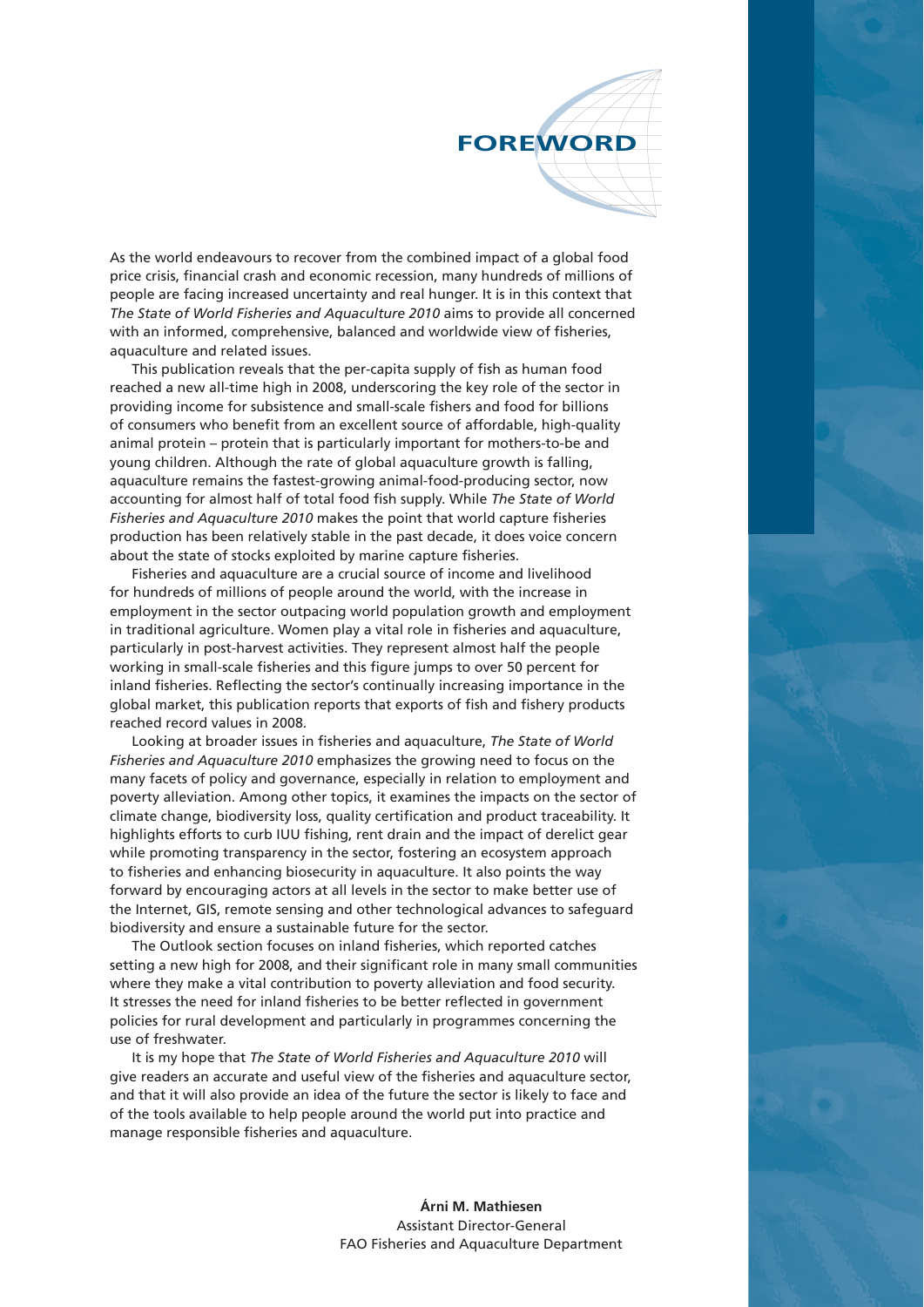

| iii |
|-----|
|     |
| xii |
|     |

## **PART 1**

### WORLD REVIEW OF FISHERIES AND AQUACULTURE

| Fisheries resources: trends in production, utilization and trade |    |
|------------------------------------------------------------------|----|
| Overview                                                         | 3  |
| Capture fisheries production                                     | 13 |
| Aquaculture                                                      | 18 |
| <b>Fishers and fish farmers</b>                                  | 26 |
| The status of the fishing fleet                                  | 30 |
| The status of fishery resources                                  | 35 |
| Fish utilization and processing                                  | 44 |
| Fish trade and commodities                                       | 47 |
| Fish consumption                                                 | 64 |
| Governance and policy                                            | 70 |
| <b>Notes</b>                                                     | 87 |

### PART<sub>2</sub>

### SELECTED ISSUES IN FISHERIES AND AQUACULTURE

| <b>Trade measures against IUU fishing</b>                           | 93  |
|---------------------------------------------------------------------|-----|
| The issue                                                           | 93  |
| Possible solutions                                                  | 95  |
| Recent actions                                                      | 96  |
| Future perspectives                                                 | 96  |
| <b>Maintaining biosecurity in aquaculture</b>                       | 97  |
| The issue                                                           | 97  |
| Possible solutions                                                  | 99  |
| Recent actions                                                      | 100 |
| Future perspectives                                                 | 101 |
| Which fish to eat: enjoying the benefits while minimizing the risks | 101 |
| The issue                                                           | 101 |
| Possible solutions                                                  | 102 |
| Recent actions                                                      | 103 |
| Future perspectives                                                 | 103 |
| <b>Fisheries sector transparency</b>                                | 104 |
| The issue                                                           | 104 |
| Possible solution                                                   | 105 |
| Recent actions                                                      | 105 |
| Future perspectives                                                 | 106 |
| <b>Notes</b>                                                        | 109 |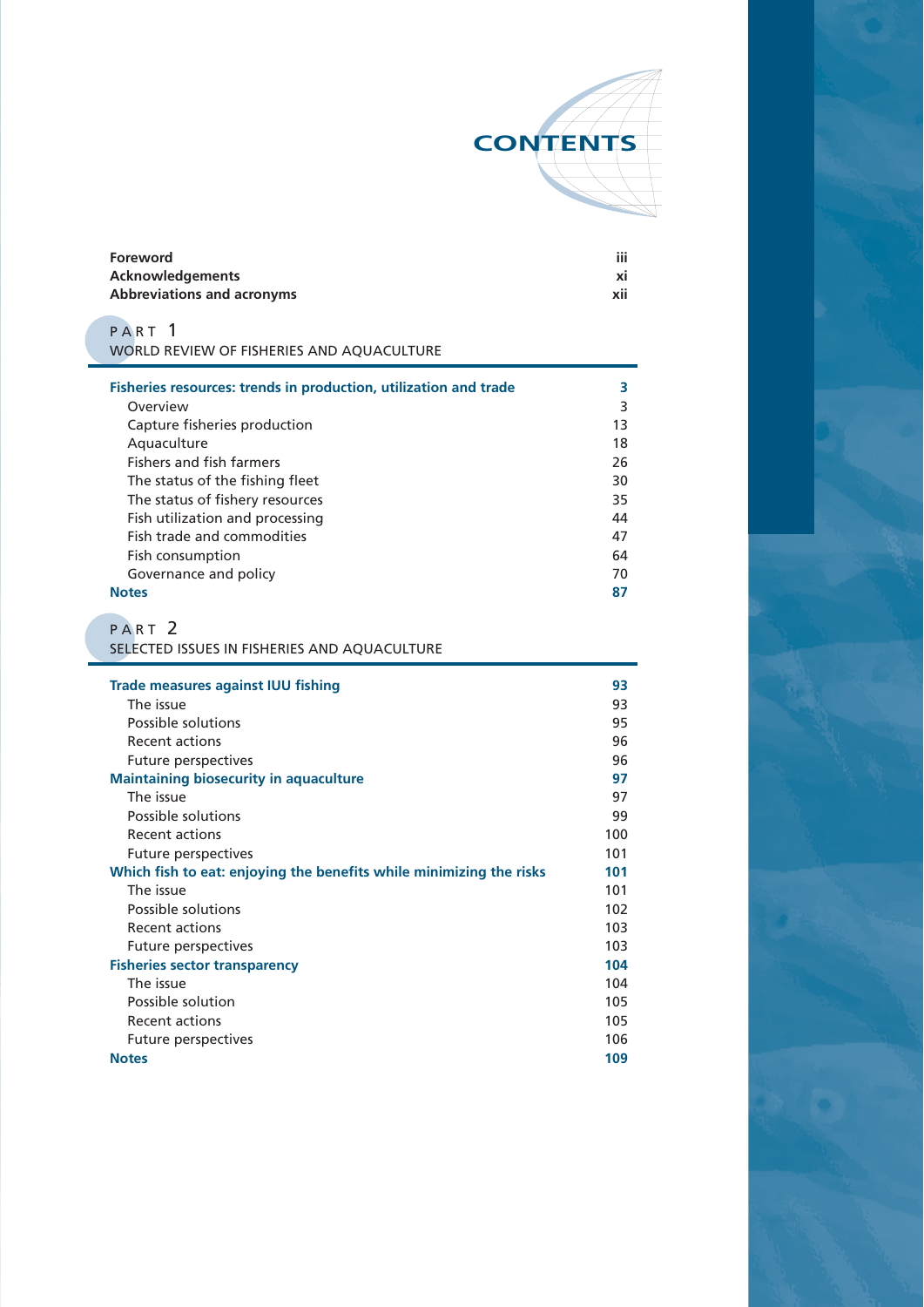#### PART<sub>3</sub> HIGHLIGHTS OF SPECIAL STUDIES

| overview of current scientific knowledge<br>115<br>115<br>Ecological and physical impacts of climate change<br>Fishers and their communities<br>117<br>117<br>Aquaculture<br>From drain to gain in capture fisheries rents: a synthesis study<br>120<br>Types, or levels, of fisheries in need of economic reform<br>121<br>Abandoned, lost or otherwise discarded fishing gear<br>126<br>Introduction<br>126<br>128<br>Magnitude of marine litter and ALDFG<br>128<br>Impacts of ALDFG<br>Causes of ALDFG<br>130<br>Measures to address ALDFG<br>130<br>Conclusions<br>133<br>Private standards and certification in fisheries and aquaculture:<br>current practice and emerging issues<br>133<br>Introduction<br>133<br>134<br>Ecolabels and marine capture fisheries<br>Private standards and certification for food safety<br>and quality in fisheries and aquaculture<br>135<br>Common policy and governance issues<br>136<br>Challenges and opportunities for developing countries<br>137<br>Aquaculture development in Southeast Asia: the role of policy<br>138<br>Introduction<br>138<br>139<br>Policy lessons<br>Major strengths and weaknesses<br>140<br><b>Future directions</b><br>141<br>142<br>Human dimensions of the ecosystem approach to fisheries<br>142<br>Introduction<br>The human context for an EAF<br>142<br>145<br>Driving forces for an EAF<br>145<br>Costs and benefits of applying an EAF<br>148<br>Instruments for EAF implementation<br>Conclusions<br>150<br>Geographic information systems, remote sensing and mapping for the<br>development and management of marine aquaculture<br>150<br>Introduction<br>150<br>Methodology<br>151<br>Results<br>152<br>153<br>Challenges<br>Conclusions<br>154<br>Global review of aquaculture development 2000-2010<br>154<br>Using the Internet for fisheries policy and management advice<br>157<br>Introduction<br>157<br>Current situation<br>157<br>Conclusions<br>163<br><b>Notes</b><br>167 | <b>Climate change implications for fisheries and aquaculture:</b> |  |
|----------------------------------------------------------------------------------------------------------------------------------------------------------------------------------------------------------------------------------------------------------------------------------------------------------------------------------------------------------------------------------------------------------------------------------------------------------------------------------------------------------------------------------------------------------------------------------------------------------------------------------------------------------------------------------------------------------------------------------------------------------------------------------------------------------------------------------------------------------------------------------------------------------------------------------------------------------------------------------------------------------------------------------------------------------------------------------------------------------------------------------------------------------------------------------------------------------------------------------------------------------------------------------------------------------------------------------------------------------------------------------------------------------------------------------------------------------------------------------------------------------------------------------------------------------------------------------------------------------------------------------------------------------------------------------------------------------------------------------------------------------------------------------------------------------------------------------------------------------------------------------------------------------------------------------------------------------------------------|-------------------------------------------------------------------|--|
|                                                                                                                                                                                                                                                                                                                                                                                                                                                                                                                                                                                                                                                                                                                                                                                                                                                                                                                                                                                                                                                                                                                                                                                                                                                                                                                                                                                                                                                                                                                                                                                                                                                                                                                                                                                                                                                                                                                                                                            |                                                                   |  |
|                                                                                                                                                                                                                                                                                                                                                                                                                                                                                                                                                                                                                                                                                                                                                                                                                                                                                                                                                                                                                                                                                                                                                                                                                                                                                                                                                                                                                                                                                                                                                                                                                                                                                                                                                                                                                                                                                                                                                                            |                                                                   |  |
|                                                                                                                                                                                                                                                                                                                                                                                                                                                                                                                                                                                                                                                                                                                                                                                                                                                                                                                                                                                                                                                                                                                                                                                                                                                                                                                                                                                                                                                                                                                                                                                                                                                                                                                                                                                                                                                                                                                                                                            |                                                                   |  |
|                                                                                                                                                                                                                                                                                                                                                                                                                                                                                                                                                                                                                                                                                                                                                                                                                                                                                                                                                                                                                                                                                                                                                                                                                                                                                                                                                                                                                                                                                                                                                                                                                                                                                                                                                                                                                                                                                                                                                                            |                                                                   |  |
|                                                                                                                                                                                                                                                                                                                                                                                                                                                                                                                                                                                                                                                                                                                                                                                                                                                                                                                                                                                                                                                                                                                                                                                                                                                                                                                                                                                                                                                                                                                                                                                                                                                                                                                                                                                                                                                                                                                                                                            |                                                                   |  |
|                                                                                                                                                                                                                                                                                                                                                                                                                                                                                                                                                                                                                                                                                                                                                                                                                                                                                                                                                                                                                                                                                                                                                                                                                                                                                                                                                                                                                                                                                                                                                                                                                                                                                                                                                                                                                                                                                                                                                                            |                                                                   |  |
|                                                                                                                                                                                                                                                                                                                                                                                                                                                                                                                                                                                                                                                                                                                                                                                                                                                                                                                                                                                                                                                                                                                                                                                                                                                                                                                                                                                                                                                                                                                                                                                                                                                                                                                                                                                                                                                                                                                                                                            |                                                                   |  |
|                                                                                                                                                                                                                                                                                                                                                                                                                                                                                                                                                                                                                                                                                                                                                                                                                                                                                                                                                                                                                                                                                                                                                                                                                                                                                                                                                                                                                                                                                                                                                                                                                                                                                                                                                                                                                                                                                                                                                                            |                                                                   |  |
|                                                                                                                                                                                                                                                                                                                                                                                                                                                                                                                                                                                                                                                                                                                                                                                                                                                                                                                                                                                                                                                                                                                                                                                                                                                                                                                                                                                                                                                                                                                                                                                                                                                                                                                                                                                                                                                                                                                                                                            |                                                                   |  |
|                                                                                                                                                                                                                                                                                                                                                                                                                                                                                                                                                                                                                                                                                                                                                                                                                                                                                                                                                                                                                                                                                                                                                                                                                                                                                                                                                                                                                                                                                                                                                                                                                                                                                                                                                                                                                                                                                                                                                                            |                                                                   |  |
|                                                                                                                                                                                                                                                                                                                                                                                                                                                                                                                                                                                                                                                                                                                                                                                                                                                                                                                                                                                                                                                                                                                                                                                                                                                                                                                                                                                                                                                                                                                                                                                                                                                                                                                                                                                                                                                                                                                                                                            |                                                                   |  |
|                                                                                                                                                                                                                                                                                                                                                                                                                                                                                                                                                                                                                                                                                                                                                                                                                                                                                                                                                                                                                                                                                                                                                                                                                                                                                                                                                                                                                                                                                                                                                                                                                                                                                                                                                                                                                                                                                                                                                                            |                                                                   |  |
|                                                                                                                                                                                                                                                                                                                                                                                                                                                                                                                                                                                                                                                                                                                                                                                                                                                                                                                                                                                                                                                                                                                                                                                                                                                                                                                                                                                                                                                                                                                                                                                                                                                                                                                                                                                                                                                                                                                                                                            |                                                                   |  |
|                                                                                                                                                                                                                                                                                                                                                                                                                                                                                                                                                                                                                                                                                                                                                                                                                                                                                                                                                                                                                                                                                                                                                                                                                                                                                                                                                                                                                                                                                                                                                                                                                                                                                                                                                                                                                                                                                                                                                                            |                                                                   |  |
|                                                                                                                                                                                                                                                                                                                                                                                                                                                                                                                                                                                                                                                                                                                                                                                                                                                                                                                                                                                                                                                                                                                                                                                                                                                                                                                                                                                                                                                                                                                                                                                                                                                                                                                                                                                                                                                                                                                                                                            |                                                                   |  |
|                                                                                                                                                                                                                                                                                                                                                                                                                                                                                                                                                                                                                                                                                                                                                                                                                                                                                                                                                                                                                                                                                                                                                                                                                                                                                                                                                                                                                                                                                                                                                                                                                                                                                                                                                                                                                                                                                                                                                                            |                                                                   |  |
|                                                                                                                                                                                                                                                                                                                                                                                                                                                                                                                                                                                                                                                                                                                                                                                                                                                                                                                                                                                                                                                                                                                                                                                                                                                                                                                                                                                                                                                                                                                                                                                                                                                                                                                                                                                                                                                                                                                                                                            |                                                                   |  |
|                                                                                                                                                                                                                                                                                                                                                                                                                                                                                                                                                                                                                                                                                                                                                                                                                                                                                                                                                                                                                                                                                                                                                                                                                                                                                                                                                                                                                                                                                                                                                                                                                                                                                                                                                                                                                                                                                                                                                                            |                                                                   |  |
|                                                                                                                                                                                                                                                                                                                                                                                                                                                                                                                                                                                                                                                                                                                                                                                                                                                                                                                                                                                                                                                                                                                                                                                                                                                                                                                                                                                                                                                                                                                                                                                                                                                                                                                                                                                                                                                                                                                                                                            |                                                                   |  |
|                                                                                                                                                                                                                                                                                                                                                                                                                                                                                                                                                                                                                                                                                                                                                                                                                                                                                                                                                                                                                                                                                                                                                                                                                                                                                                                                                                                                                                                                                                                                                                                                                                                                                                                                                                                                                                                                                                                                                                            |                                                                   |  |
|                                                                                                                                                                                                                                                                                                                                                                                                                                                                                                                                                                                                                                                                                                                                                                                                                                                                                                                                                                                                                                                                                                                                                                                                                                                                                                                                                                                                                                                                                                                                                                                                                                                                                                                                                                                                                                                                                                                                                                            |                                                                   |  |
|                                                                                                                                                                                                                                                                                                                                                                                                                                                                                                                                                                                                                                                                                                                                                                                                                                                                                                                                                                                                                                                                                                                                                                                                                                                                                                                                                                                                                                                                                                                                                                                                                                                                                                                                                                                                                                                                                                                                                                            |                                                                   |  |
|                                                                                                                                                                                                                                                                                                                                                                                                                                                                                                                                                                                                                                                                                                                                                                                                                                                                                                                                                                                                                                                                                                                                                                                                                                                                                                                                                                                                                                                                                                                                                                                                                                                                                                                                                                                                                                                                                                                                                                            |                                                                   |  |
|                                                                                                                                                                                                                                                                                                                                                                                                                                                                                                                                                                                                                                                                                                                                                                                                                                                                                                                                                                                                                                                                                                                                                                                                                                                                                                                                                                                                                                                                                                                                                                                                                                                                                                                                                                                                                                                                                                                                                                            |                                                                   |  |
|                                                                                                                                                                                                                                                                                                                                                                                                                                                                                                                                                                                                                                                                                                                                                                                                                                                                                                                                                                                                                                                                                                                                                                                                                                                                                                                                                                                                                                                                                                                                                                                                                                                                                                                                                                                                                                                                                                                                                                            |                                                                   |  |
|                                                                                                                                                                                                                                                                                                                                                                                                                                                                                                                                                                                                                                                                                                                                                                                                                                                                                                                                                                                                                                                                                                                                                                                                                                                                                                                                                                                                                                                                                                                                                                                                                                                                                                                                                                                                                                                                                                                                                                            |                                                                   |  |
|                                                                                                                                                                                                                                                                                                                                                                                                                                                                                                                                                                                                                                                                                                                                                                                                                                                                                                                                                                                                                                                                                                                                                                                                                                                                                                                                                                                                                                                                                                                                                                                                                                                                                                                                                                                                                                                                                                                                                                            |                                                                   |  |
|                                                                                                                                                                                                                                                                                                                                                                                                                                                                                                                                                                                                                                                                                                                                                                                                                                                                                                                                                                                                                                                                                                                                                                                                                                                                                                                                                                                                                                                                                                                                                                                                                                                                                                                                                                                                                                                                                                                                                                            |                                                                   |  |
|                                                                                                                                                                                                                                                                                                                                                                                                                                                                                                                                                                                                                                                                                                                                                                                                                                                                                                                                                                                                                                                                                                                                                                                                                                                                                                                                                                                                                                                                                                                                                                                                                                                                                                                                                                                                                                                                                                                                                                            |                                                                   |  |
|                                                                                                                                                                                                                                                                                                                                                                                                                                                                                                                                                                                                                                                                                                                                                                                                                                                                                                                                                                                                                                                                                                                                                                                                                                                                                                                                                                                                                                                                                                                                                                                                                                                                                                                                                                                                                                                                                                                                                                            |                                                                   |  |
|                                                                                                                                                                                                                                                                                                                                                                                                                                                                                                                                                                                                                                                                                                                                                                                                                                                                                                                                                                                                                                                                                                                                                                                                                                                                                                                                                                                                                                                                                                                                                                                                                                                                                                                                                                                                                                                                                                                                                                            |                                                                   |  |
|                                                                                                                                                                                                                                                                                                                                                                                                                                                                                                                                                                                                                                                                                                                                                                                                                                                                                                                                                                                                                                                                                                                                                                                                                                                                                                                                                                                                                                                                                                                                                                                                                                                                                                                                                                                                                                                                                                                                                                            |                                                                   |  |
|                                                                                                                                                                                                                                                                                                                                                                                                                                                                                                                                                                                                                                                                                                                                                                                                                                                                                                                                                                                                                                                                                                                                                                                                                                                                                                                                                                                                                                                                                                                                                                                                                                                                                                                                                                                                                                                                                                                                                                            |                                                                   |  |
|                                                                                                                                                                                                                                                                                                                                                                                                                                                                                                                                                                                                                                                                                                                                                                                                                                                                                                                                                                                                                                                                                                                                                                                                                                                                                                                                                                                                                                                                                                                                                                                                                                                                                                                                                                                                                                                                                                                                                                            |                                                                   |  |
|                                                                                                                                                                                                                                                                                                                                                                                                                                                                                                                                                                                                                                                                                                                                                                                                                                                                                                                                                                                                                                                                                                                                                                                                                                                                                                                                                                                                                                                                                                                                                                                                                                                                                                                                                                                                                                                                                                                                                                            |                                                                   |  |
|                                                                                                                                                                                                                                                                                                                                                                                                                                                                                                                                                                                                                                                                                                                                                                                                                                                                                                                                                                                                                                                                                                                                                                                                                                                                                                                                                                                                                                                                                                                                                                                                                                                                                                                                                                                                                                                                                                                                                                            |                                                                   |  |
|                                                                                                                                                                                                                                                                                                                                                                                                                                                                                                                                                                                                                                                                                                                                                                                                                                                                                                                                                                                                                                                                                                                                                                                                                                                                                                                                                                                                                                                                                                                                                                                                                                                                                                                                                                                                                                                                                                                                                                            |                                                                   |  |
|                                                                                                                                                                                                                                                                                                                                                                                                                                                                                                                                                                                                                                                                                                                                                                                                                                                                                                                                                                                                                                                                                                                                                                                                                                                                                                                                                                                                                                                                                                                                                                                                                                                                                                                                                                                                                                                                                                                                                                            |                                                                   |  |
|                                                                                                                                                                                                                                                                                                                                                                                                                                                                                                                                                                                                                                                                                                                                                                                                                                                                                                                                                                                                                                                                                                                                                                                                                                                                                                                                                                                                                                                                                                                                                                                                                                                                                                                                                                                                                                                                                                                                                                            |                                                                   |  |
|                                                                                                                                                                                                                                                                                                                                                                                                                                                                                                                                                                                                                                                                                                                                                                                                                                                                                                                                                                                                                                                                                                                                                                                                                                                                                                                                                                                                                                                                                                                                                                                                                                                                                                                                                                                                                                                                                                                                                                            |                                                                   |  |
|                                                                                                                                                                                                                                                                                                                                                                                                                                                                                                                                                                                                                                                                                                                                                                                                                                                                                                                                                                                                                                                                                                                                                                                                                                                                                                                                                                                                                                                                                                                                                                                                                                                                                                                                                                                                                                                                                                                                                                            |                                                                   |  |
|                                                                                                                                                                                                                                                                                                                                                                                                                                                                                                                                                                                                                                                                                                                                                                                                                                                                                                                                                                                                                                                                                                                                                                                                                                                                                                                                                                                                                                                                                                                                                                                                                                                                                                                                                                                                                                                                                                                                                                            |                                                                   |  |
|                                                                                                                                                                                                                                                                                                                                                                                                                                                                                                                                                                                                                                                                                                                                                                                                                                                                                                                                                                                                                                                                                                                                                                                                                                                                                                                                                                                                                                                                                                                                                                                                                                                                                                                                                                                                                                                                                                                                                                            |                                                                   |  |
|                                                                                                                                                                                                                                                                                                                                                                                                                                                                                                                                                                                                                                                                                                                                                                                                                                                                                                                                                                                                                                                                                                                                                                                                                                                                                                                                                                                                                                                                                                                                                                                                                                                                                                                                                                                                                                                                                                                                                                            |                                                                   |  |
|                                                                                                                                                                                                                                                                                                                                                                                                                                                                                                                                                                                                                                                                                                                                                                                                                                                                                                                                                                                                                                                                                                                                                                                                                                                                                                                                                                                                                                                                                                                                                                                                                                                                                                                                                                                                                                                                                                                                                                            |                                                                   |  |
|                                                                                                                                                                                                                                                                                                                                                                                                                                                                                                                                                                                                                                                                                                                                                                                                                                                                                                                                                                                                                                                                                                                                                                                                                                                                                                                                                                                                                                                                                                                                                                                                                                                                                                                                                                                                                                                                                                                                                                            |                                                                   |  |

PART<sub>4</sub> **OUTLOOK** 

#### **What future for inland fisheries?** 173 Ancient origins, current issues 173 The status of inland fisheries 174 The outlook 192 Conclusions 195 **Notes 197 197**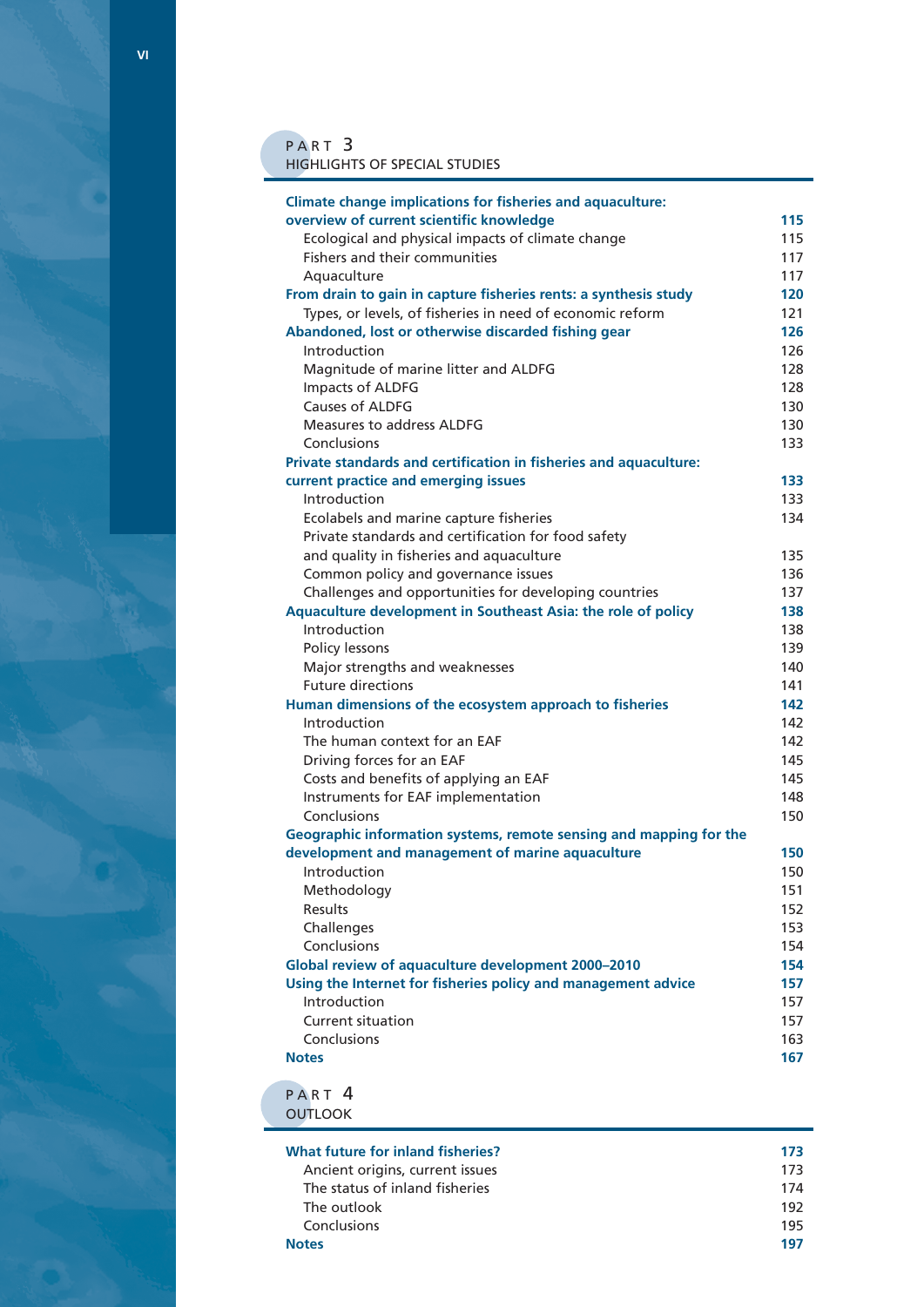| <b>Table 1</b>                                                        |     |
|-----------------------------------------------------------------------|-----|
| World fisheries and aquaculture production and utilization            | 3   |
| <b>Table 2</b>                                                        |     |
| World fisheries and aquaculture production and utilization,           |     |
| excluding China                                                       | 4   |
| <b>Table 3</b>                                                        |     |
| Inland capture fisheries: major producer countries                    | 17  |
| <b>Table 4</b>                                                        |     |
| Aquaculture production by region: quantity and percentage             |     |
| of world production                                                   | 20  |
| <b>Table 5</b>                                                        |     |
| Top 15 aquaculture producers by quantity in 2008 and growth           | 21  |
| <b>Table 6</b>                                                        |     |
| Aquaculture production quantity and value by economic class in 2008   | 22  |
| <b>Table 7</b>                                                        |     |
| World fishers and fish farmers by continent                           | 27  |
| Table 8                                                               |     |
| Number of fishers and fish farmers in selected countries              | 28  |
| Table 9                                                               |     |
| Fishery production per fisher or fish farmer in 2008                  | 29  |
| <b>Table 10</b>                                                       |     |
| Percentage of small vessels in selected nations with reference        |     |
| to engine power and tonnage                                           | 33  |
| <b>Table 11</b>                                                       |     |
| Top ten exporters and importers of fish and fishery products          | 52  |
| Table 12                                                              |     |
| Total and per capita food fish supply by continent and economic       |     |
| grouping in 2007                                                      | 66  |
| Table 13                                                              |     |
| Numbers of fishing vessels by type with IHS-F (IMO) numbers           | 107 |
| Table 14                                                              |     |
| Top ten flag states with fishing vessels carrying IHS-F (IMO) numbers | 107 |
| Table 15                                                              |     |
| Summary of gear loss, abandonment and discard indicators from         |     |
| around the world                                                      | 129 |
| Table 16                                                              |     |
| Benefits and costs of implementing an ecosystem approach              |     |
| to fisheries (EAF)                                                    | 146 |
| Table 17                                                              |     |
| Distribution by continent of major surface freshwater resources       | 175 |
| Table 18                                                              |     |
| Distribution of inland fisheries catch in developing                  |     |
| and developed countries                                               | 177 |
| Table 19                                                              |     |
| Employment in inland fisheries in developing countries                | 178 |
| Table 20                                                              |     |
| Estimated employment in inland fisheries in developed countries       | 180 |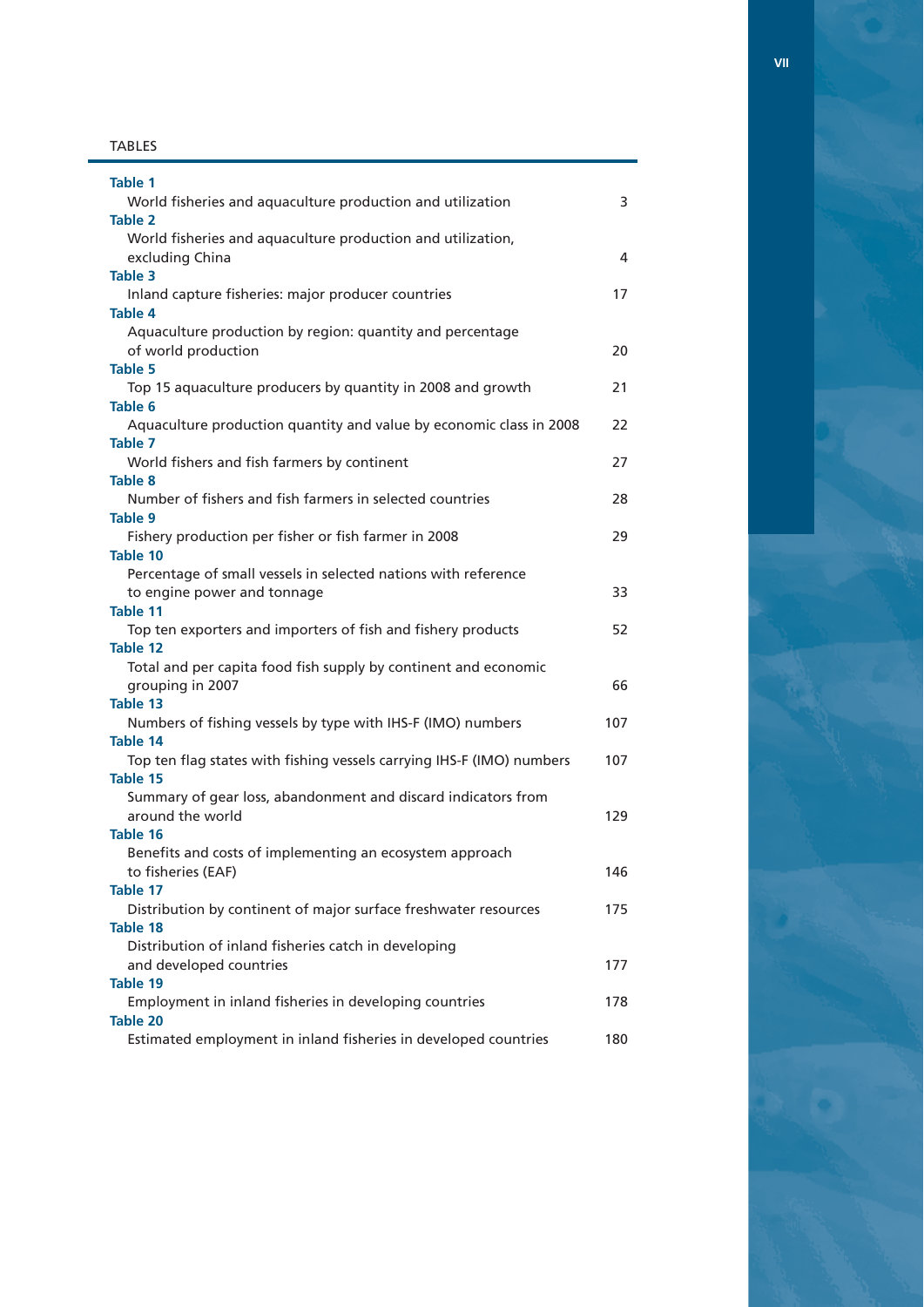### FIGURES

| <b>Figure 1</b><br>World capture fisheries and aquaculture production                      | 4  |
|--------------------------------------------------------------------------------------------|----|
| <b>Figure 2</b>                                                                            |    |
| World fish utilization and supply                                                          | 5  |
| <b>Figure 3</b>                                                                            |    |
| World capture fisheries production                                                         | 6  |
| <b>Figure 4</b>                                                                            |    |
| Marine and inland capture fisheries: top ten producer countries in 2008<br><b>Figure 5</b> | 13 |
| Capture fisheries production: principal marine fishing areas in 2008                       | 14 |
| <b>Figure 6</b>                                                                            |    |
| Marine capture fisheries production: top ten species in 2008<br><b>Figure 7</b>            | 15 |
| Catch trends by valuable marine species groups                                             | 16 |
| <b>Figure 8</b>                                                                            |    |
| Inland capture fisheries by continent in 2008                                              | 16 |
| <b>Figure 9</b>                                                                            |    |
| Catch trends by major inland waters species groups                                         | 17 |
| <b>Figure 10</b><br>World aquaculture production: annual growth by region since 1970       | 21 |
| <b>Figure 11</b>                                                                           |    |
| World aquaculture production: major species groups in 2008                                 | 23 |
| <b>Figure 12</b>                                                                           |    |
| Trends in world aquaculture production: average annual growth rate                         |    |
| for major species groups 1970-2008                                                         | 24 |
| <b>Figure 13</b>                                                                           |    |
| Trends in world aquaculture production: major species groups                               | 24 |
| <b>Figure 14</b>                                                                           |    |
| Contribution of aquaculture to global production: major species groups                     | 25 |
| <b>Figure 15</b>                                                                           |    |
| Distribution of motorized fishing vessels by region in 2008                                | 31 |
| <b>Figure 16</b>                                                                           |    |
| Changes in vessel numbers: proportion of countries by region, 2006-2009 31                 |    |
| <b>Figure 17</b>                                                                           |    |
| Size distribution of motorized fishing vessels                                             | 32 |
| <b>Figure 18</b><br>Capture fisheries production in marine areas                           | 36 |
| <b>Figure 19</b>                                                                           |    |
| Global trends in the state of world marine stocks since 1974                               | 38 |
| <b>Figure 20</b>                                                                           |    |
| Utilization of world fisheries production (breakdown by quantity),                         |    |
| 1962-2008                                                                                  | 45 |
| <b>Figure 21</b>                                                                           |    |
| Utilization of world fisheries production (breakdown by quantity),<br>2008                 | 46 |
| <b>Figure 22</b>                                                                           |    |
| World fisheries production and quantities destined for export                              | 48 |
| <b>Figure 23</b>                                                                           |    |
| Net exports of selected agricultural commodities by                                        |    |
| developing countries                                                                       | 53 |
| <b>Figure 24</b>                                                                           |    |
| Trade flows by continent (total imports in US\$ millions, c.i.f.;                          |    |
| averages for 2006-08)                                                                      | 54 |
|                                                                                            |    |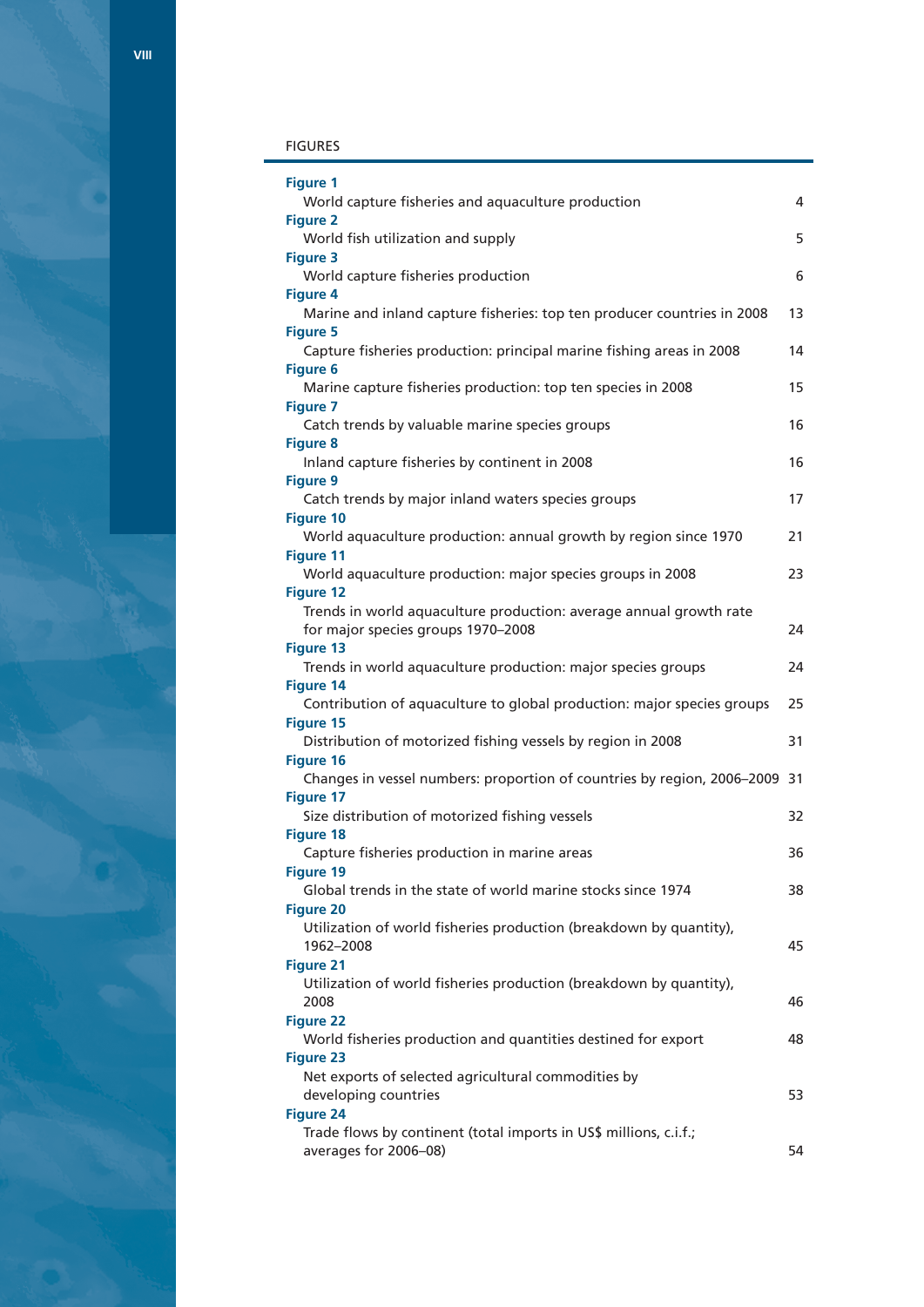| <b>Figure 25</b>                                                                                             |     |
|--------------------------------------------------------------------------------------------------------------|-----|
| Imports and exports of fish and fishery products for different regions,<br>indicating net deficit or surplus | 56  |
| <b>Figure 26</b><br>Shrimp prices in Japan                                                                   | 60  |
| <b>Figure 27</b>                                                                                             |     |
| Groundfish prices in the United States of America                                                            | 61  |
|                                                                                                              |     |
| <b>Figure 28</b>                                                                                             | 61  |
| Skipjack tuna prices in Africa and Thailand                                                                  |     |
| <b>Figure 29</b>                                                                                             | 62  |
| Octopus prices in Japan<br><b>Figure 30</b>                                                                  |     |
| Fishmeal and soybean meal prices in Germany and the Netherlands                                              | 62  |
| <b>Figure 31</b>                                                                                             |     |
| Fish oil and soybean oil prices in the Netherlands                                                           | 63  |
|                                                                                                              |     |
| <b>Figure 32</b>                                                                                             |     |
| Total protein supply by continent and major food group<br>(average 2005-2007)                                | 64  |
| <b>Figure 33</b>                                                                                             |     |
| Contribution of fish to animal protein supply (average 2005-2007)                                            | 65  |
| <b>Figure 34</b>                                                                                             |     |
| Fish as food: per capita supply (average 2005-2007)                                                          | 65  |
| <b>Figure 35</b>                                                                                             |     |
| Relative contribution of aquaculture and capture fisheries                                                   |     |
| to food fish consumption                                                                                     | 68  |
| <b>Figure 36</b>                                                                                             |     |
| Examples of data modules as part of a comprehensive global                                                   |     |
| record of fishing vessels                                                                                    | 106 |
| <b>Figure 37</b>                                                                                             |     |
| Examples of direct and indirect pathways of climate change                                                   | 116 |
| <b>Figure 38</b>                                                                                             |     |
| Example entry points and paths for an ecosystem approach                                                     |     |
| to fisheries (EAF)                                                                                           | 144 |
| <b>Figure 39</b>                                                                                             |     |
| Total value of a fisheries ecosystem                                                                         | 145 |
| <b>Figure 40</b>                                                                                             |     |
| Differing potentials for integrated multitrophic aquaculture                                                 |     |
| in the Western Atlantic Ocean                                                                                | 152 |
| <b>Figure 41</b>                                                                                             |     |
| Listening array of the Ocean Tracking Network                                                                | 159 |
| <b>Figure 42</b>                                                                                             |     |
| An example of AquaMap output for distribution of the whale shark                                             |     |
| (Rhincodon typus)                                                                                            | 161 |
| <b>Figure 43</b>                                                                                             |     |
| Data inputs, processing and outputs for fisheries management                                                 | 164 |
| <b>Figure 44</b>                                                                                             |     |
| Production in inland fisheries reported by FAO since 1950                                                    | 175 |
| <b>Figure 45</b>                                                                                             |     |
| Distribution of global inland capture fisheries production in relation to                                    |     |
| development status of countries                                                                              | 177 |
| <b>Figure 46</b>                                                                                             |     |
| Catch composition in the Tonle Sap, Cambodia                                                                 | 188 |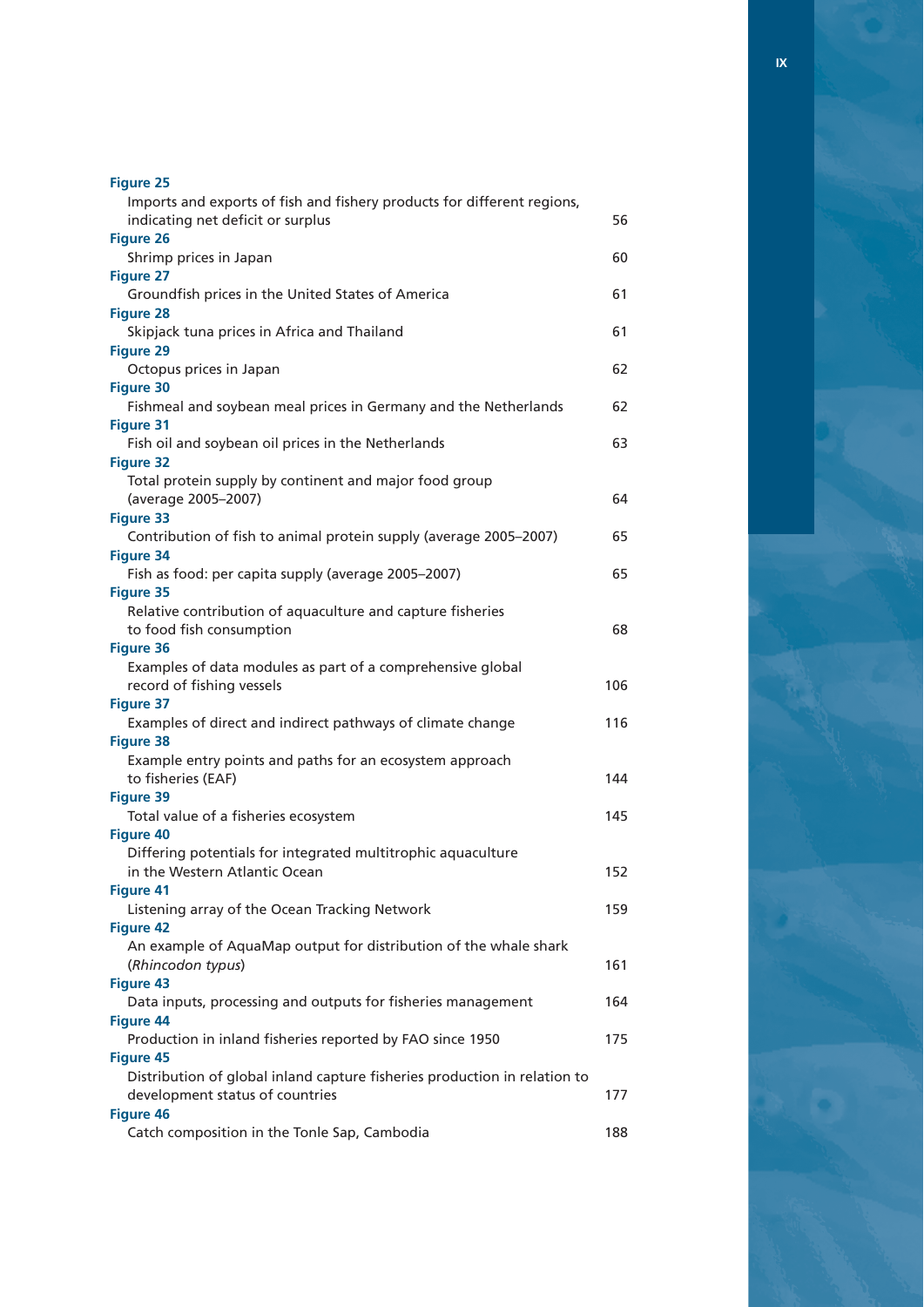#### BOXES

| Box 1                                                                                |     |
|--------------------------------------------------------------------------------------|-----|
| Assessment of data-poor fisheries                                                    | 40  |
| Box 2                                                                                |     |
| FAO Fish Price Index                                                                 | 50  |
| Box 3                                                                                |     |
| Forensic technologies and fish species identification                                | 58  |
| Box 4                                                                                |     |
| Improved coverage of fish and fishery products in the Harmonized                     |     |
| Commodity Description and Coding System: HS2012                                      | 59  |
| Box 5                                                                                |     |
| Improving information in small-scale fisheries                                       | 71  |
| Box 6                                                                                |     |
| International Guidelines for the Management of Deep-sea Fisheries                    |     |
| in the High Seas                                                                     | 75  |
| Box 7                                                                                | 76  |
| Marine protected areas<br>Box 8                                                      |     |
| SADC mobilization against illegal, unreported and unregulated (IUU)                  |     |
| fishing                                                                              | 80  |
| Box 9                                                                                |     |
| FAO Agreement on port state measures to combat IUU fishing                           | 81  |
| <b>Box 10</b>                                                                        |     |
| Flag state performance                                                               | 82  |
| <b>Box 11</b>                                                                        |     |
| Monitoring and reporting on discards in the world's fisheries                        | 84  |
| <b>Box 12</b>                                                                        |     |
| Blue carbon: the role of healthy oceans in binding carbon                            | 118 |
| <b>Box 13</b>                                                                        |     |
| Review of MARPOL Annex V and related guidelines                                      | 127 |
| <b>Box 14</b>                                                                        |     |
| The role of technology in mitigating abandoned, lost or otherwise                    |     |
| discarded fishing gear                                                               | 132 |
| <b>Box 15</b><br>Ecosystem approaches for natural resource management - similarities |     |
| and differences in starting points and focuses                                       | 143 |
| <b>Box 16</b>                                                                        |     |
| The many uses of inland fish: food, currency, religion and mythology                 | 173 |
| <b>Box 17</b>                                                                        |     |
| Livelihood strategies that include inland fisheries                                  | 179 |
| <b>Box 18</b>                                                                        |     |
| Recreational fisheries                                                               | 181 |
| <b>Box 19</b>                                                                        |     |
| Atlantic salmon: disappearance and rehabilitation - an example                       |     |
| from the Rhine Basin                                                                 | 184 |
| <b>Box 20</b>                                                                        |     |
| Changes in fish communities in the Danube Delta Biosphere Reserve                    |     |
| and their relation to nutrient loads                                                 | 186 |
| <b>Box 21</b>                                                                        |     |
| Economic development and its influence on inland fisheries - some                    |     |
| relationships                                                                        | 191 |
|                                                                                      |     |

*Notes:* Unless otherwise stated, the source of data for the figures and tables is FAO. Data for China do not include Taiwan Province of China, Hong Kong Special Administrative Region and Macao Special Administrative Region.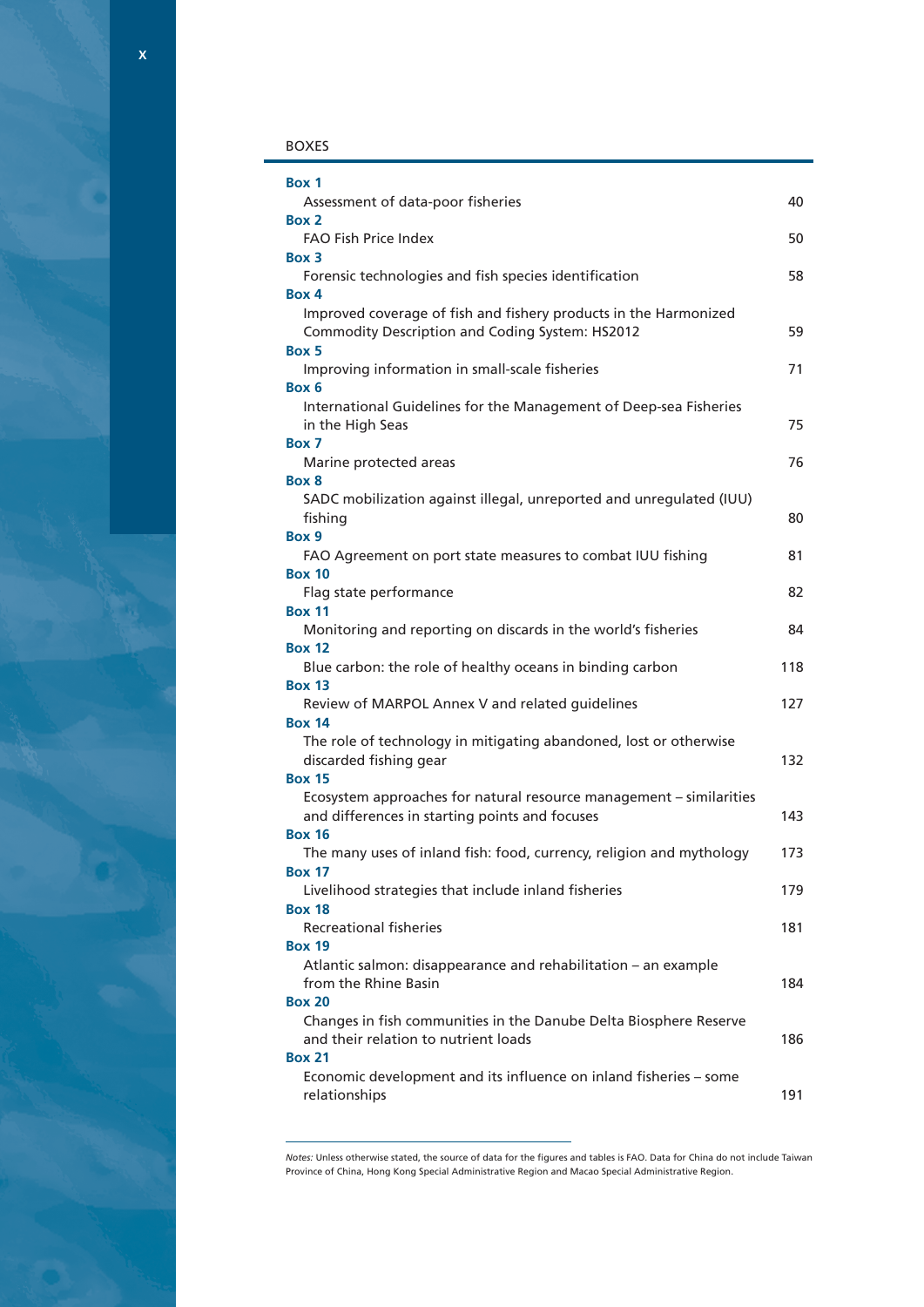# **ACKNOWLEDGEMENTS**

*The State of World Fisheries and Aquaculture 2010* was prepared by FAO Fisheries and Aquaculture Department staff, under the coordination of a team comprising J.-F. Pulvenis de Séligny, R. Grainger and A. Gumy and assisted by U. Wijkström (consultant). General direction was provided by the Department's management staff, including L. Ababouch, K. Cochrane, J. Jia, I. Nomura and J. Turner.

The preparation of Part 1, World review of fisheries and aquaculture, was the overall editorial responsibility of R. Grainger, who wrote the overview and coordinated the contributions made by L. Garibaldi (production, capture fisheries), X. Zhou (aquaculture), S. Vannuccini (fishers, utilization and consumption), F. Jara and S. Tsuji (fishing fleets), P. Barros, G. Bianchi and Y. Ye (marine resources), J. Jorgensen, U. Barg, D. Bartley and G. Marmulla (inland resources), and S. Vannuccini and H. Josupeit (trade and commodities). In the section on governance, contributions were provided by R. Willmann (small-scale fisheries), L. Ababouch and W. Emerson (trade and traceability), H. Watanabe and F. Poulain (RFBs), D. Doulman (IUU fishing), F. Chopin (bycatch and discards), and N. Hishamunda and R. Subasinghe (aquaculture policy). S. Montanaro and S. Vannuccini prepared most of the figures and tables.

Contributors to Part 2, Selected issues in fisheries and aquaculture, included W. Emerson (trade measures against IUU fishing), M. Reantaso (maintaining biosecurity in aquaculture), J. Toppe (benefits and risks of fish consumption), and M. Kuruc, S. Driscoll and F. Jara (fisheries sector transparency).

For Part 3, Highlights of special studies, contributors included T. Bahri, C. De Young and D. Soto (climate change implications for fisheries and aquaculture), R. Willmann (rent drain in capture fisheries), F. Chopin (abandoned, lost or otherwise discarded gear), L. Ababouch and S. Washington (private standards and certification), N. Hishamunda (aquaculture development in Southeast Asia), C. De Young (human dimensions of the ecosystem approach to fisheries), J. Kapetsky and J. Aguilar (GIS, remote sensing and mapping for marine aquaculture), R. Subasinghe (review of aquaculture development), and S. Garcia (using the Internet for fisheries policy and management advice).

Part 4, Outlook, was prepared by G. de Graaf, D. Bartley, J. Jorgensen, G. Marmulla and U. Wijkström. Elements of this chapter drew upon a driver review of inland fisheries prepared for the United Kingdom Government Office for Science's Foresight Project on Global Food and Farming Futures under the leadership of Sir John Beddington.

The individuals who provided text boxes included: P. Barros and G. Bianchi (1); G. de Graaf (5, 20 and 21); C. De Young (15); C. De Young and T. Bahri (12); D. Doulman (9 and 10); J. Fitzgerald (13 and 14); A. Harris (8); J. Jorgensen and G. de Graaf (17); H. Josupeit (3); S. Kennelly (11); M. Kuruc and J. Sanders (6 and 7); A. Lem (2); G. Marmulla (19); S. Vannuccini (4); U. Wijkström and G. de Graaf (18); and U. Wijkström and J. Jorgenson (16).

The FAO Fisheries and Aquaculture Department, under the supervision of T. Farmer, coordinated the editing, design and production of *The State of World Fisheries and Aquaculture 2010*.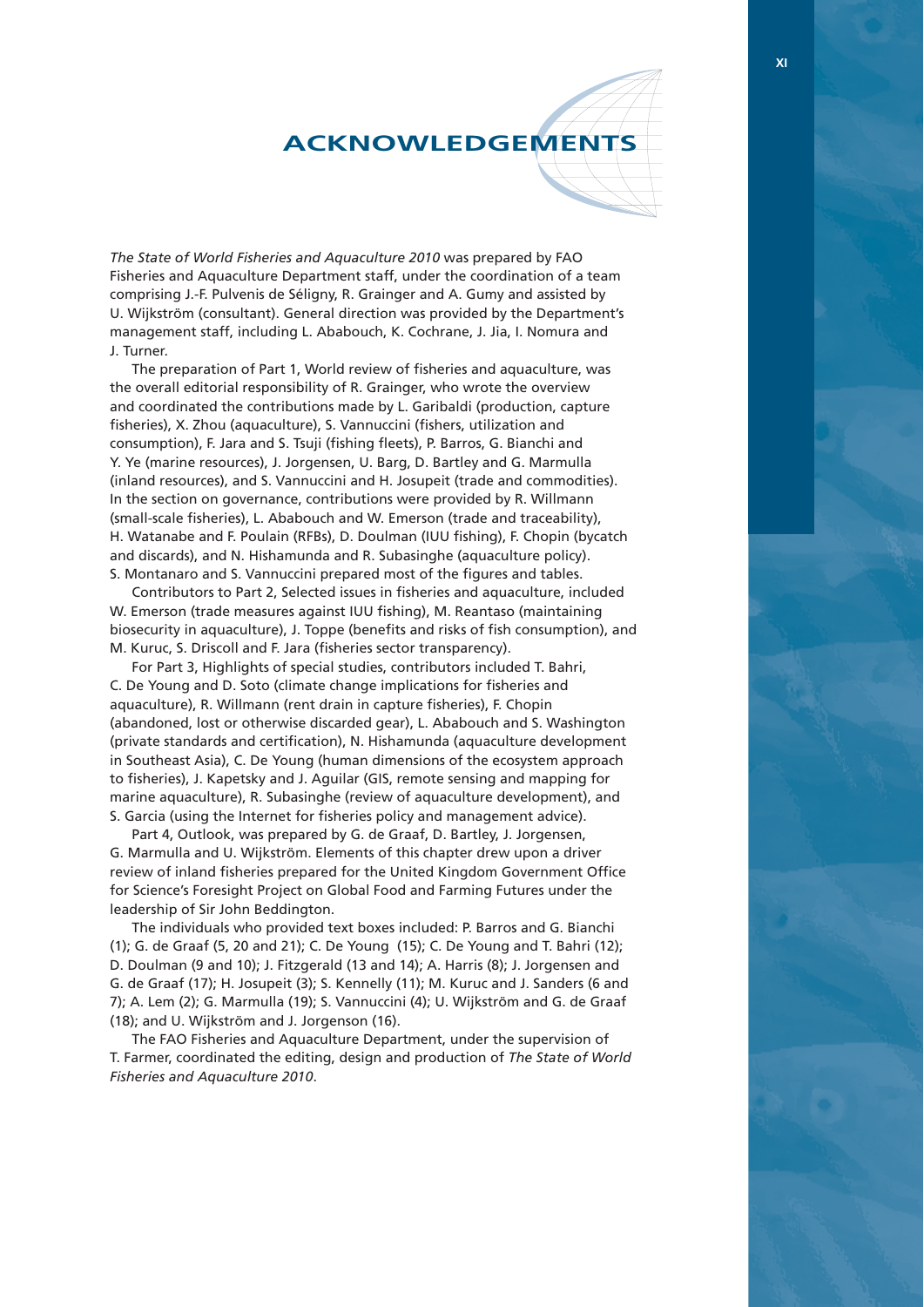# **ABBREVIATIONS AND ACRONYMS**

**ACC**  Aquaculture Certification Council

**ACP COUNTRIES**  African, Caribbean and Pacific countries

**ALDFG**  abandoned, lost or otherwise discarded fishing gear

**APEC**  Asia-Pacific Economic Cooperation

**CBD**  Convention on Biological Diversity

**CCAMLR**  Commission on the Conservation of Antarctic Marine Living Resources

**CCRF**  Code of Conduct for Responsible Fisheries

**CITES**  Convention on International Trade in Endangered Species of Wild Fauna and Flora

**COFI**  Committee on Fisheries

**EAF**  ecosystem approach to fisheries

**EAFM**  ecosystem approach to fisheries management

**EEA**  European Economic Area

**EEZ**  exclusive economic zone

**EU**  European Union

**FAD**  fish aggregating device

**FDA**  Food and Drug Administration (United States of America)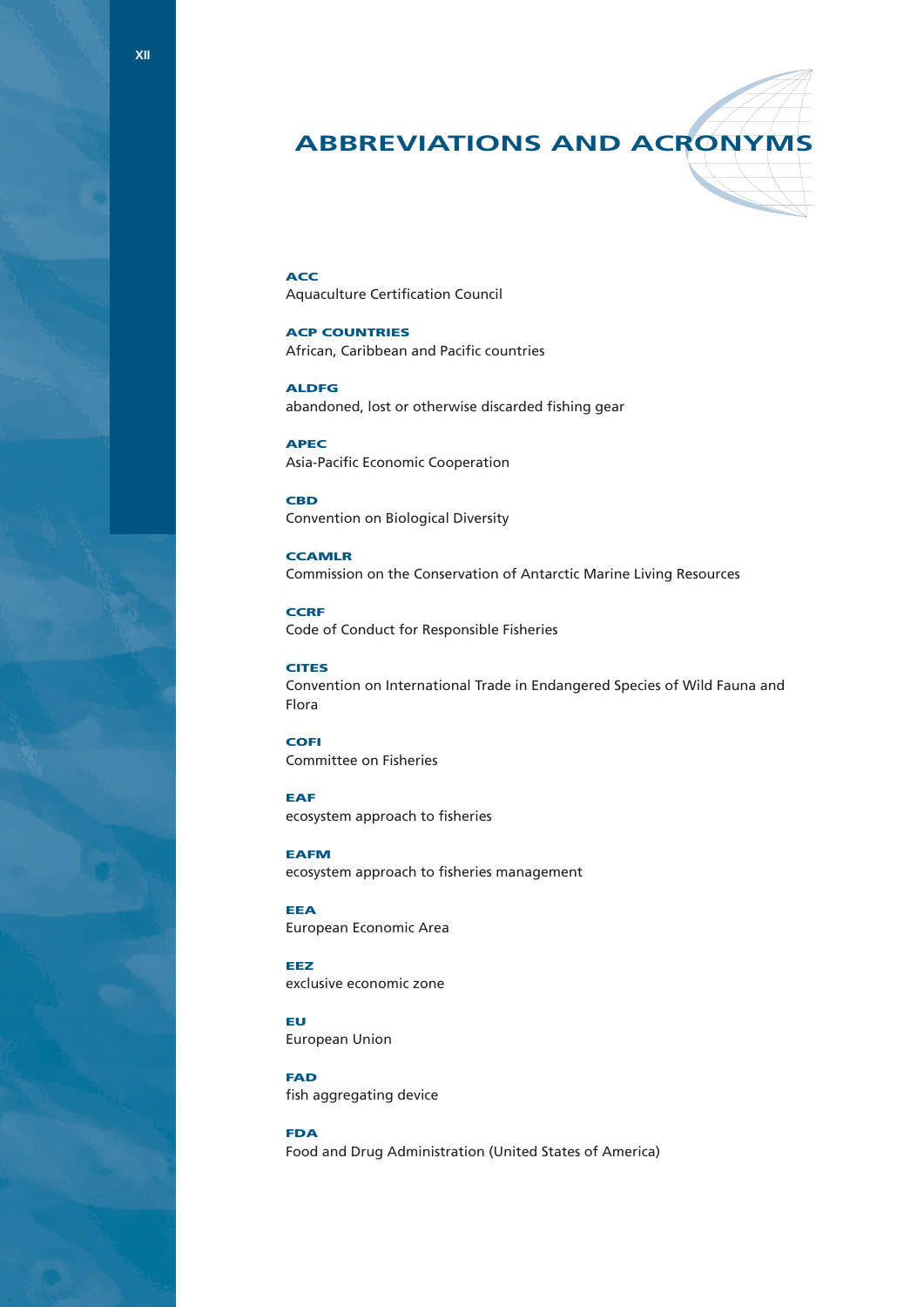**FIGIS**  FAO Fisheries Global Information System

**FIRMS**  Fishery Resources Monitoring System

**FSMS**  food safety management scheme

**GDP**  gross domestic product

**GEF**  Global Environment Facility

**GIS**  geographic information system

**HACCP**  Hazard Analysis and Critical Control Point (system)

**ICCAT**  International Commission for the Conservation of Atlantic Tunas

**IMO**  International Maritime Organization

**IOC**  Intergovernmental Oceanographic Commission

**IPOA-IUU**  FAO International Plan of Action to Prevent, Deter and Eliminate Illegal, Unreported and Unregulated Fishing

**ITQ**  individual transferable quota

**IUU**  illegal, unreported and unregulated fishing

**LIFDC**  low-income food-deficit country

**LOA**  length overall

**MARPOL**  International Convention for the Prevention of Pollution from Ships

**MCS**  monitoring, control and surveillance

**MPA**  marine protected area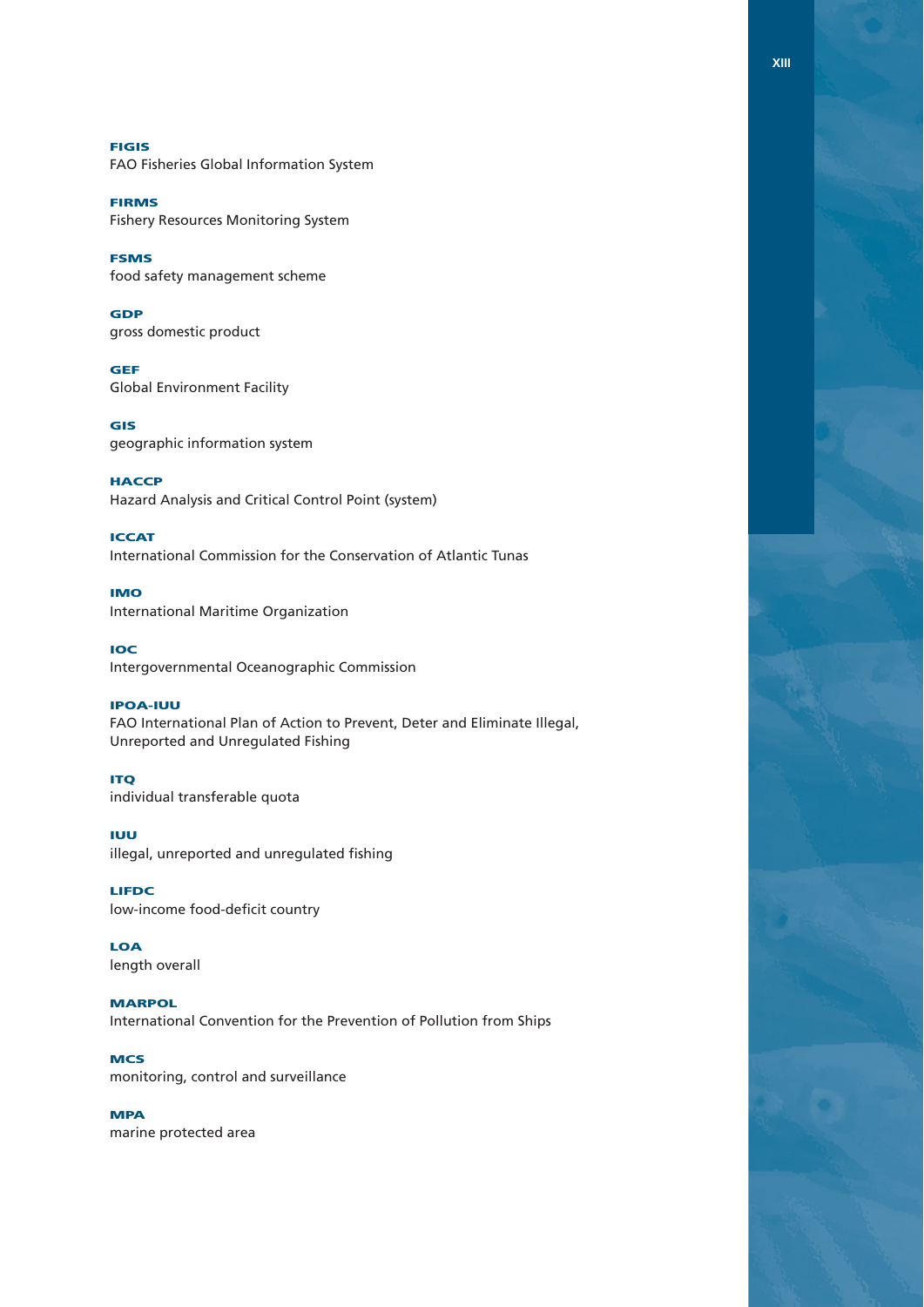**MSE**  management strategies evaluation

**NAFO**  Northwest Atlantic Fisheries Organization

**NAMA**  Northwest Atlantic Marine Alliance

**NASCO**  North Atlantic Salmon Conservation Organization

**NEAFC**  North East Atlantic Fisheries Commission

**NEI**  not elsewhere included

**NGO**  non-governmental organization

**NPOA**  national plan of action

**OECD**  Organisation for Economic Co-operation and Development

**OIE**  World Organisation for Animal Health

**RAC**  Regional Advisory Council

**RFB**  regional fishery body

**RFMO**  regional fisheries management organization

**RSN**  Regional Fishery Body Secretariats Network

**SPS AGREEMENT**  Agreement on the Application of Sanitary and Phytosanitary Measures

**SSB**  spawning stock biomass

**TAC**  total allowable catch

**TBT AGREEMENT**  Agreement on Technical Barriers to Trade

**UNDP**  United Nations Development Programme